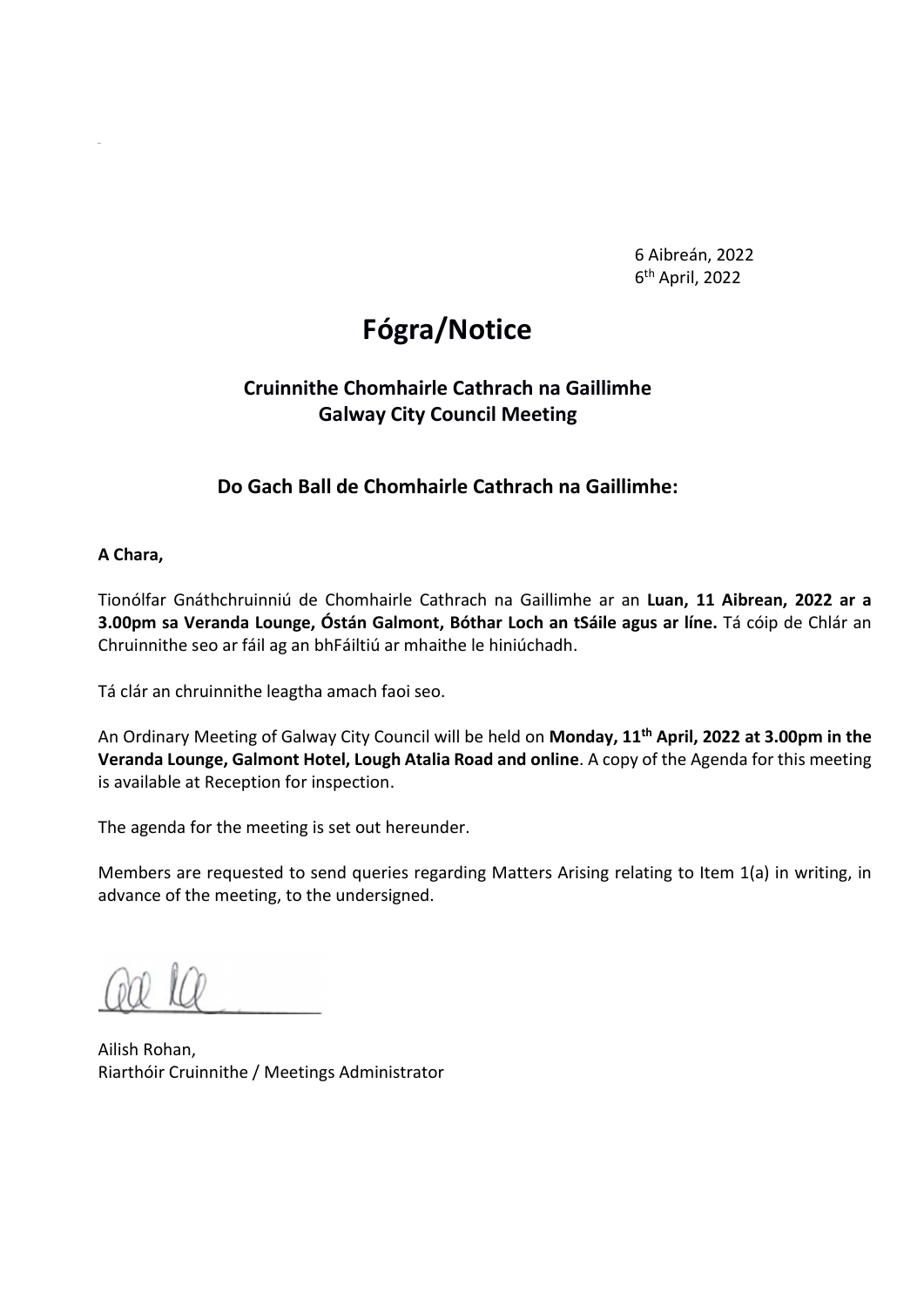# Clár/Agenda

## Ordinary Meeting 11<sup>th</sup> April 2022

### 1. CONFIRMATION OF MINUTES

(a) Ordinary Meeting of Galway City Council held on 21<sup>st</sup> March, 2022 - copy attached

### 2. BUSINESS PRESCRIBED BY STATUTE

(a) Galway City Joint Policing Committee (JPC) Annual Report 2021 - to note - copy attached

### 3. REPORTS OF COMMITTEE MEETINGS

(a) Note of Housing Strategic Planning Policy Committee of 25<sup>th</sup> February, 2022 - copy attached

### 4. CONSIDERATION OF REPORTS OF OFFICIALS

- (a) Outdoor Living Update Report to follow.
- (b) Office of the Planning Regulator Review Update Report attached.
- (c) Ukrainian Update Verbal update

(d) Galway City Council's Public Lighting LED Upgrade Programme - Update report on competition of project - Report to follow

#### (e) Chief Executive's Report:

.

- i. March 2022 issued March 2022
- ii. April 2022 copy to be circulated

(f) Quarterly Report, January March 2022

- i. Economic, Community & Cultural Development Report attached.
- ii. Environment & Climate Change Report to follow.
- iii. Housing Report attached.
- iv. Recreation & Amenity Report to follow.
- v. Transport & Infrastructure Report attached.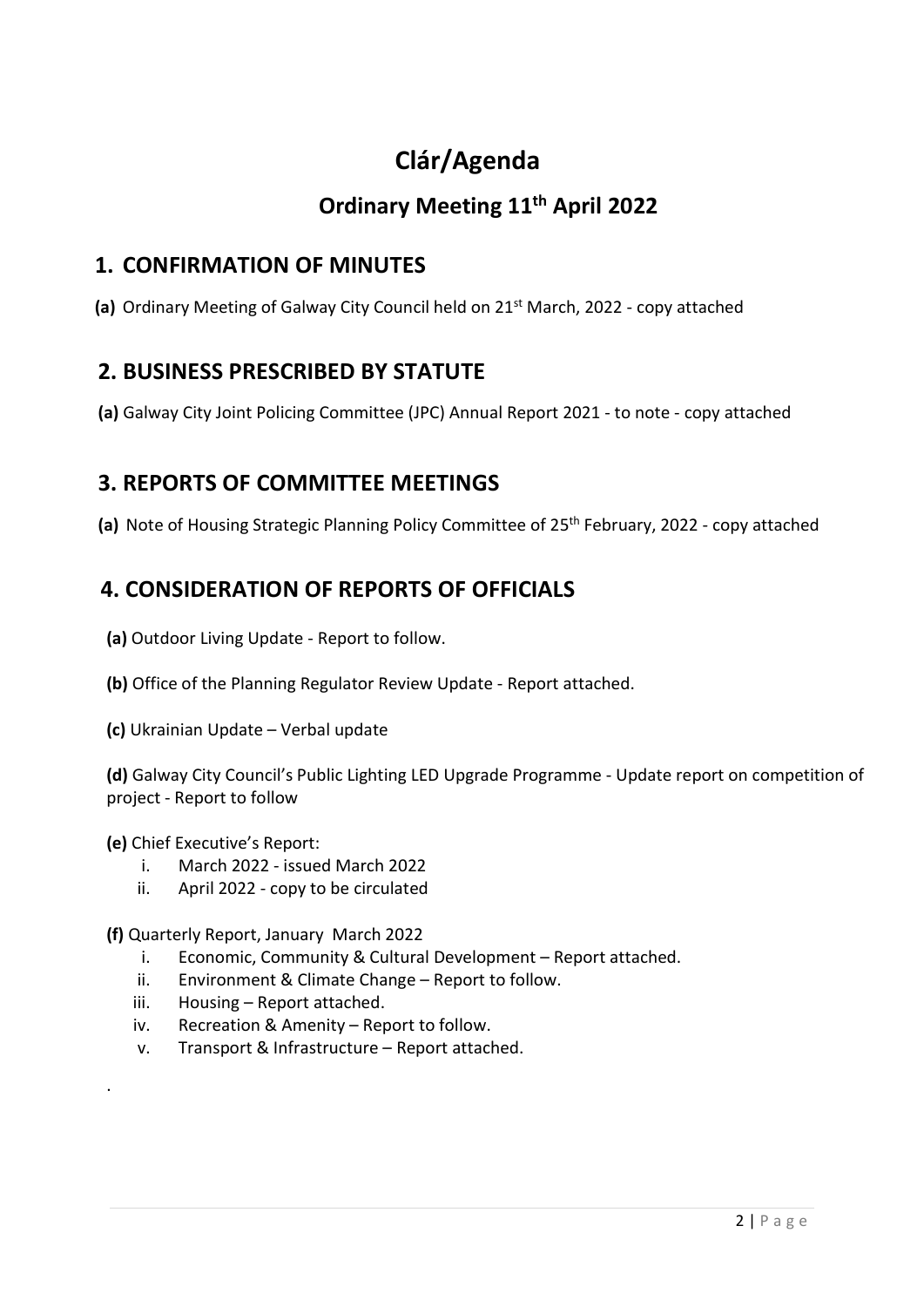### Correspondence

Proposals submitted to the Mayor's Office for consideration by Council.

(a) Global Mayors Covenant of Mayors for Climate & Energy – note attached

(b) Correspondence dated 11<sup>th</sup> January 2022 received from Technological University of the Shannon regarding Clean Energy Transition

## 5. NOTICES OF MOTION

#### NOM 7/2021

#### Notice given by: Cllr. M.J. Crowe Date Received: 11<sup>th</sup> February 2021

That Galway City Council calls on the Office of Public Works to carry out the necessary excavation works to recover the remains of Joe Brady, Daniel Curley, Michael Fagan, Thomas Caffrey and Tim Kelly, in what is commonly known as the Invincibles Yard at Kilmainham Gaol. The bodies of these five members of the Irish National Invincibles lie beneath the paving slabs of the yard where they were executed in 1883 for their part in the Phoenix Park assassinations. The families of the five men are represented by the National Graves Association and the wish of the families is for their relatives to be exhumed from Kilmainham Gaol and reinterred in consecrated ground at Glasnevin Cemetery.'

#### NOM 13/2021

# Notice given by: Cllr. M.J. Crowe

Date Received: 3rd March 2021

On foot of recent events, this Council calls on the NTMA to cease all and any dealings with 'Davy' forthwith

#### NOM 18/2021 also submitted under SO 34 at Council meeting held on 12th April 2021 Notice given by: Cllr. A. Cheevers Date Received: 7<sup>th</sup> April 2021

I am calling on Galway City Council to make Cross street a permanent pedestrian street to accommodate outdoor dining and to accommodate businesses in the area.

I also would like Galway City Council to look at other areas of the City that this could be also made possible.

Reply issued on 16th April 2021. Request to leave on the Agenda.

#### NOM 28/2021

Notice given by: Cllr. M. O'Connor

Date Received: 10<sup>th</sup> May 2021 - Wording amended on 24<sup>th</sup> May 2021

That Galway City Council call for:

- Free Travel pass to be extended to people with epilepsy who may be temporarily off the road due to their condition and/or who may be unable to drive because of their condition.
- Students who may experience a seizure during state examinations are afforded the opportunity to resit their exam within the same exam cycle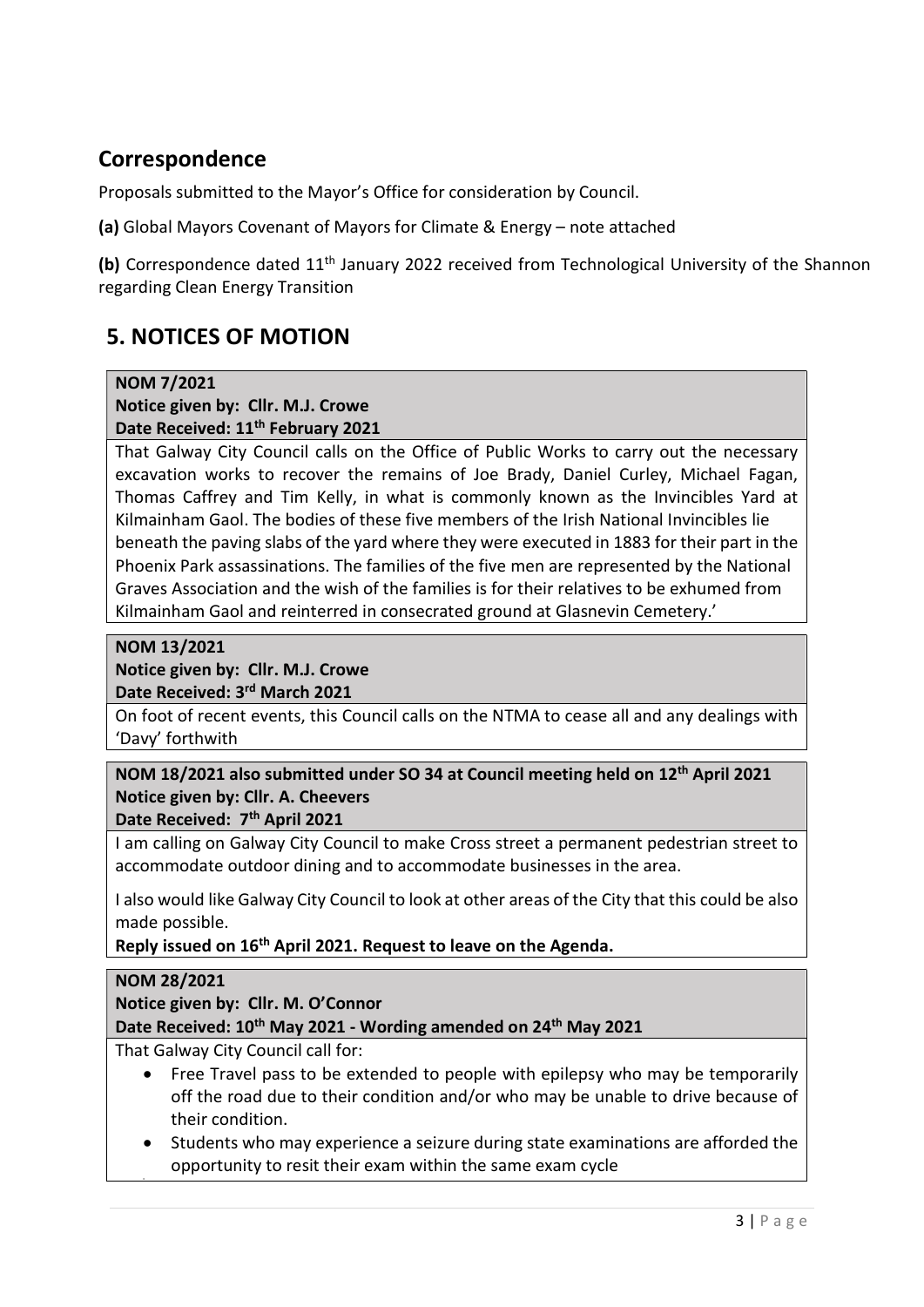#### NOM 33/2021 Notice given by: Cllr. C. Connolly Date Received: 22<sup>nd</sup> June 2021

Galway City Council acknowledges the need for a new national maternity hospital (NMH) to provide the highest quality healthcare in Dublin, and across Ireland. Galway City Council notes the lack of legal clarity regarding the ownership and management of the hospital, and also acknowledges the concerns regarding the employment rights of those who will work in the hospital.

Galway City Council agrees to write to the Minister for Health to call for the proposed new publicly-funded NMH to be constructed on land owned by the State; and that, to guarantee its secular ethos, the new facility be fully owned and governed by the State. If this motion is passed it is agreed that this motion is circulated to all Local Authorities.

#### NOM 40/2021

Notice given by: Cllr. C. Connolly Date Received: 4<sup>th</sup> October 2021 (Amended wording 17<sup>th</sup> January 2022)

GCC calls on the Government to support a New Deal for Early Childhood Years, increasing investment and implementing a new funding model so educators are paid a decent wage, childcare is affordable for parents and these essential services are sustainable into the future.

In doing so I propose that a letter is sent on behalf of GCC to both Minister O'Gorman and Minister McGrath asking them both to support a new deal for Early Childhood Years, in order to deliver quality care and education for our children, our workers, parents and providers

#### NOM 41/2021

#### Notice given by: Cllr. N. McNelis Date Received: 2<sup>nd</sup> October 2021

The Irish Society for Colitis & Crohn's Disease is a patient-to-patient support group for over 40,000 people who are living with Inflammatory Bowel Disease (IBD) in Ireland. Inflammatory Bowel Disease describes a group of conditions in which the intestines become inflamed. The two most common inflammatory bowel diseases are Crohn's disease and ulcerative colitis.

Living with IBD can be a daily struggle, traveling outside the home has always been a challenge for many people living with IBD.

The Irish Society for Colitis and Crohn's Disease is calling on all County Councils and the Department of Health to recognise our "No Waiting" card, to support people in the community with IBD gaining urgent access to a nearby toilet.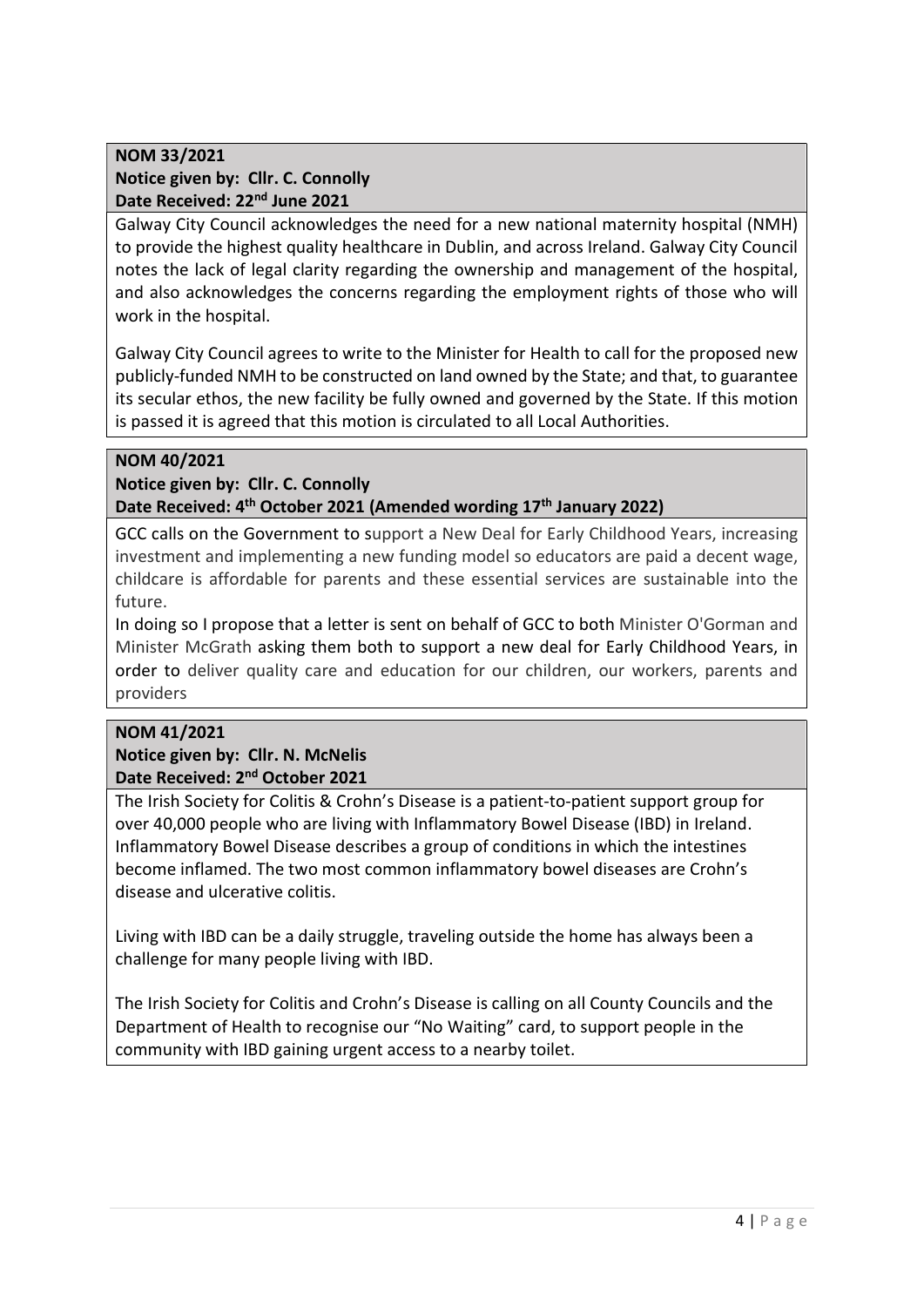#### NOM 03/2022 Notice given by: Cllr. T. O'Flaherty Date Received: 01<sup>st</sup> Feburary 2022

That this council calls on the Government to include, in the wording of the proposed Road Traffic and Roads Bill 2021 currently going through the Oireachtas, a requirement that all users of e-scooters must wear hi-vis jackets; and that the proposed requirement that those aged 16 to 18 wear a helmet be extended to include all adult users of e-scooters.

#### NOM 4/2022

#### Notice given by: Cllr. A. Cheevers Date Received: 14<sup>th</sup> February 2022

That Galway City Council ringfence monies received from derelict and vacant sites levies for the specific area that they are received for investment into local projects. Response issued on 16<sup>th</sup> March 2022.

#### NOM 5/2022

Notice given by: Cllr. O. Hanley Date Received: 4th March 2022

That Galway City Council will install a controlled pedestrian crossing on the Headford Road north of the Kirwan Junction to increase safety and support pedestrian access between communities

#### NOM 6/2022

#### Submitted at Annual Budget meeting on 22<sup>nd</sup> November 2021

Proposed by: Cllr. C. Connolly Seconded by: Cllr. O. Hanley

 That Galway City Council calls on the Government to introduce legislation to impose levies on homes that are purchased as investment properties.

### 6. QUESTIONS

#### Q 02/2022

#### Question by: Cllr. M. Cubbard Date Received: 19th February 2022

Ref: O'Sullivan Park Athletic Facility

Can the council provide an update on the above facility in terms of booked hours to date since opening and how much income has been generated Response issued on 16th March, 2022

#### Q 03/2022

#### Question by: Cllr. O. Hanley Date Received: 4<sup>th</sup> March 2022

To ask the Council for an update in relation to work in collaboration with the Department of Education to secure accommodation for the Galway Educate Together Secondary School which faces a dire situation. To ask the general locations of the permanent sites currently being investigated, and if those represent medium term solutions, what short term solutions are being progressed?